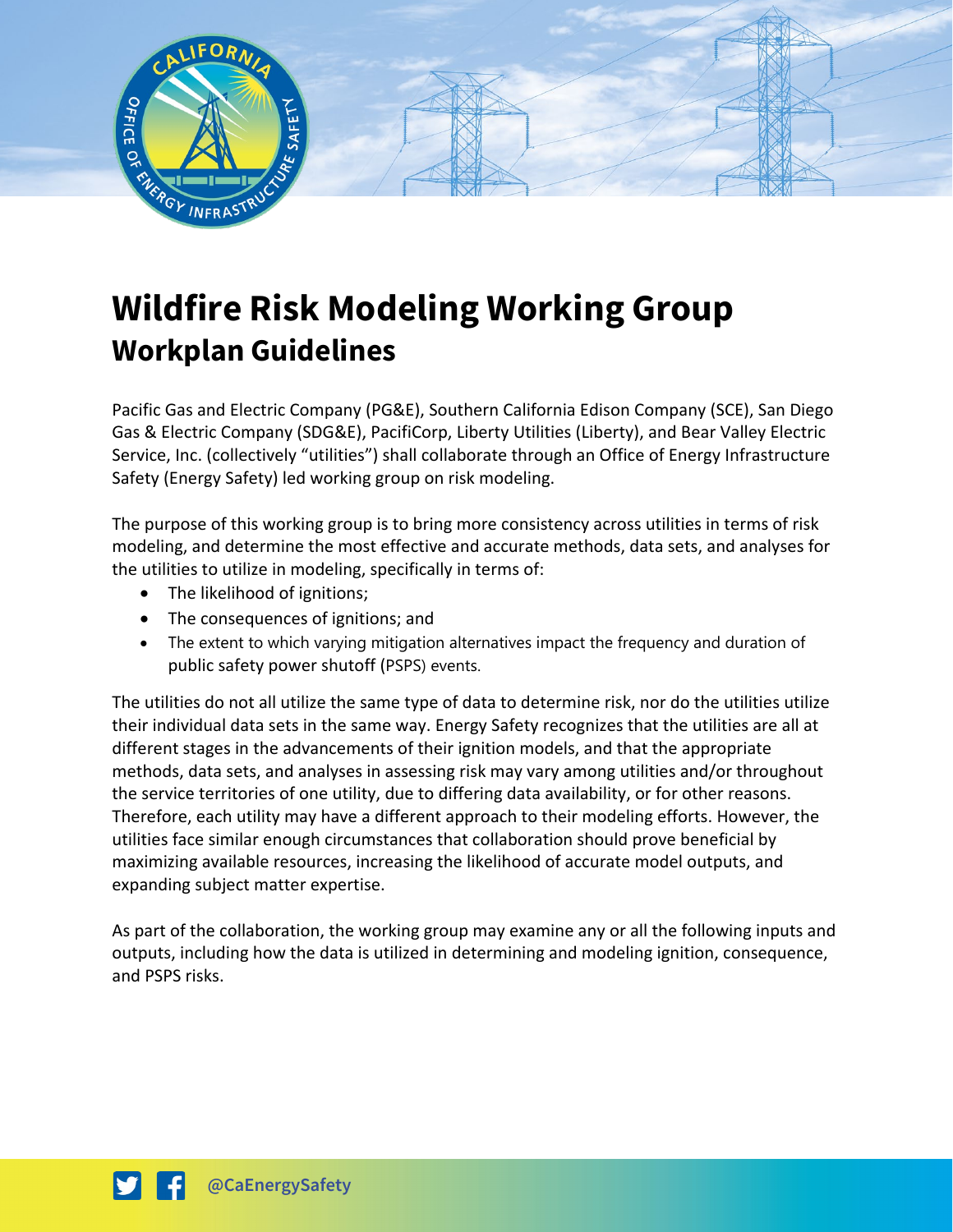

At the October 5, 2021, Risk Modeling Workshop, the utilities must present a summary of their current efforts on each of the points below. Given the limited amount of time for presentations, utilities may not be able to present each of the points in detail. To augment the presentations, the utilities must submit a report that provides a detailed description of each of the points below by October 13, 2021. The purpose of the report is to provide Energy Safety and Stakeholders with detailed documentation of each utility's current modeling practices.

- Data used broken down by model, including:
	- o Scale and geographical context
	- o Topography
	- o Quality of historical outage, fault, and ignition data
	- o Usage of outage and fault events to augment ignition data
	- $\circ$  Integration of potential ignitions avoided due to PSPS events (to account for bias in ignition data post during PSPS events)
	- o Asset data (including asset age, health, inspection results, type, etc.)
	- o Impacts of system hardening and other initiative efforts
	- o Climate conditions (including historical wind conditions, relative humidity, temperature, etc.)
	- o Vegetation (including type, density, height, etc.)
	- o Fuel characteristics (including load, size, continuity, vertical arrangement, moisture, etc.)
	- $\circ$  Impacts of Routine and Enhanced vegetation management activities (including tree-trimming, tree-removal, inspections, etc.)
	- $\circ$  Frequency of updates to datasets and inputs, including any associated triggers to determine the need for updates
	- o Accuracy and quality checks for data and inputs
- Model descriptions for ignition, consequence, and PSPS models, including:
	- o Algorithms used and machine learning capabilities
	- o Impact of climate change
	- o Ingress and egress
	- o Modeling components, linkages, and interdependencies
	- o Weight of each data components and inputs
	- o Automatization implemented
	- o Frequency of updates to modeling, including the basis for updates